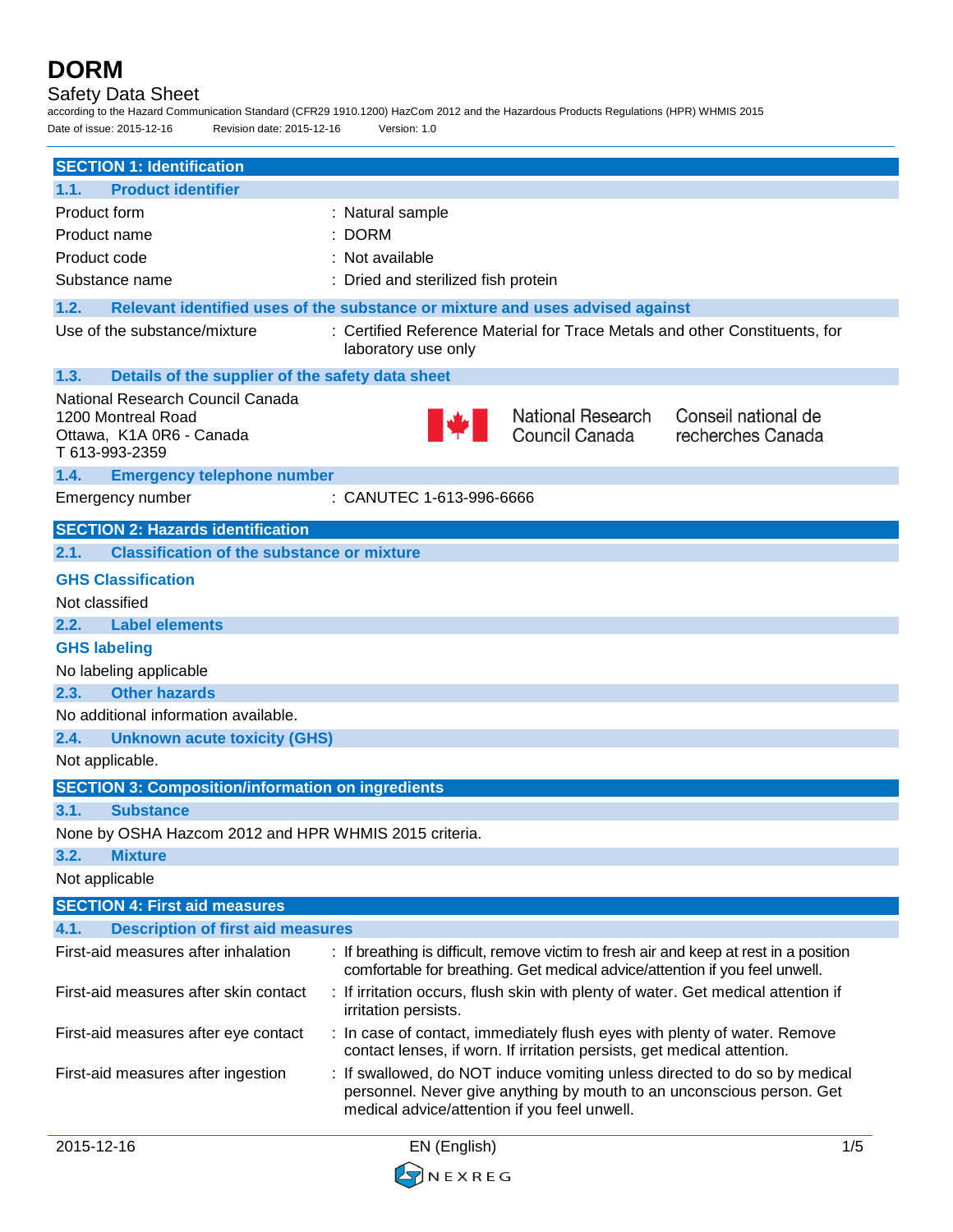Safety Data Sheet

according to the Hazard Communication Standard (CFR29 1910.1200) HazCom 2012 and the Hazardous Products Regulations (HPR) WHMIS 2015

| 4.2.                                 | Most important symptoms and effects, both acute and delayed                                                                                      |
|--------------------------------------|--------------------------------------------------------------------------------------------------------------------------------------------------|
| Symptoms/injuries after inhalation   | : May cause respiratory tract irritation.                                                                                                        |
| Symptoms/injuries after skin contact | : May cause skin irritation. Symptoms may include redness, drying, defatting<br>and cracking of the skin.                                        |
| Symptoms/injuries after eye contact  | : May cause eye irritation. Symptoms may include discomfort or pain, excess<br>blinking and tear production, with possible redness and swelling. |
| Symptoms/injuries after ingestion    | : May be harmful if swallowed. May cause stomach distress, nausea or vomiting.                                                                   |

**4.3. Indication of any immediate medical attention and special treatment needed**

Symptoms may not appear immediately. In case of accident or if you feel unwell, seek medical advice immediately (show the label or SDS where possible).

|                                               | <b>SECTION 5: Firefighting measures</b>               |                                                                                                                       |  |
|-----------------------------------------------|-------------------------------------------------------|-----------------------------------------------------------------------------------------------------------------------|--|
| 5.1.                                          | <b>Extinguishing media</b>                            |                                                                                                                       |  |
|                                               | Suitable extinguishing media                          | : Treat for surrounding material.                                                                                     |  |
|                                               | Unsuitable extinguishing media                        | : None known.                                                                                                         |  |
| 5.2.                                          | Special hazards arising from the substance or mixture |                                                                                                                       |  |
| Fire hazard                                   |                                                       | : Products of combustion may include, and are not limited to: oxides of carbon.                                       |  |
| 5.3.                                          | <b>Advice for firefighters</b>                        |                                                                                                                       |  |
|                                               | Protection during firefighting                        | : Keep upwind of fire. Wear full fire fighting turn-out gear (full Bunker gear)<br>and respiratory protection (SCBA). |  |
| <b>SECTION 6: Accidental release measures</b> |                                                       |                                                                                                                       |  |
| 6.1.                                          |                                                       | Personal precautions, protective equipment and emergency procedures                                                   |  |

| General measures                                             | : Use personal protection recommended in Section 8. Isolate the hazard area<br>and deny entry to unnecessary and unprotected personnel.                                   |
|--------------------------------------------------------------|---------------------------------------------------------------------------------------------------------------------------------------------------------------------------|
| 6.2.<br>Methods and material for containment and cleaning up |                                                                                                                                                                           |
| For containment                                              | : Pick up large pieces, then place in a suitable container. Do not flush to<br>sewer or allow to enter waterways. Use appropriate Personal Protective<br>Equipment (PPE). |
| Methods for cleaning up                                      | : Vacuum or sweep material and place in a disposal container. Provide<br>ventilation.                                                                                     |

## **6.3. Reference to other sections**

See section 8 for further information on protective clothing and equipment and section 13 for advice on waste disposal.

| <b>SECTION 7: Handling and storage</b>       |                                                                                                                                                                                                                          |
|----------------------------------------------|--------------------------------------------------------------------------------------------------------------------------------------------------------------------------------------------------------------------------|
| <b>Precautions for safe handling</b><br>7.1. |                                                                                                                                                                                                                          |
| Precautions for safe handling                | : Avoid contact with skin and eyes. Avoid breathing dust. Do not swallow. Handle<br>and open container with care. When using do not eat, drink or smoke.                                                                 |
| Hygiene measures                             | : Launder contaminated clothing before reuse. Wash hands before eating,<br>drinking, or smoking.                                                                                                                         |
| 7.2.                                         | Conditions for safe storage, including any incompatibilities                                                                                                                                                             |
| Storage conditions                           | : It is recommended that the material be stored tightly closed in a cool, clean<br>and dark location. The bottles should be opened only in a clean area with<br>precautions taken against contamination during sampling. |

## **SECTION 8: Exposure controls/personal protection**

#### **8.1. Control parameters**

No additional information available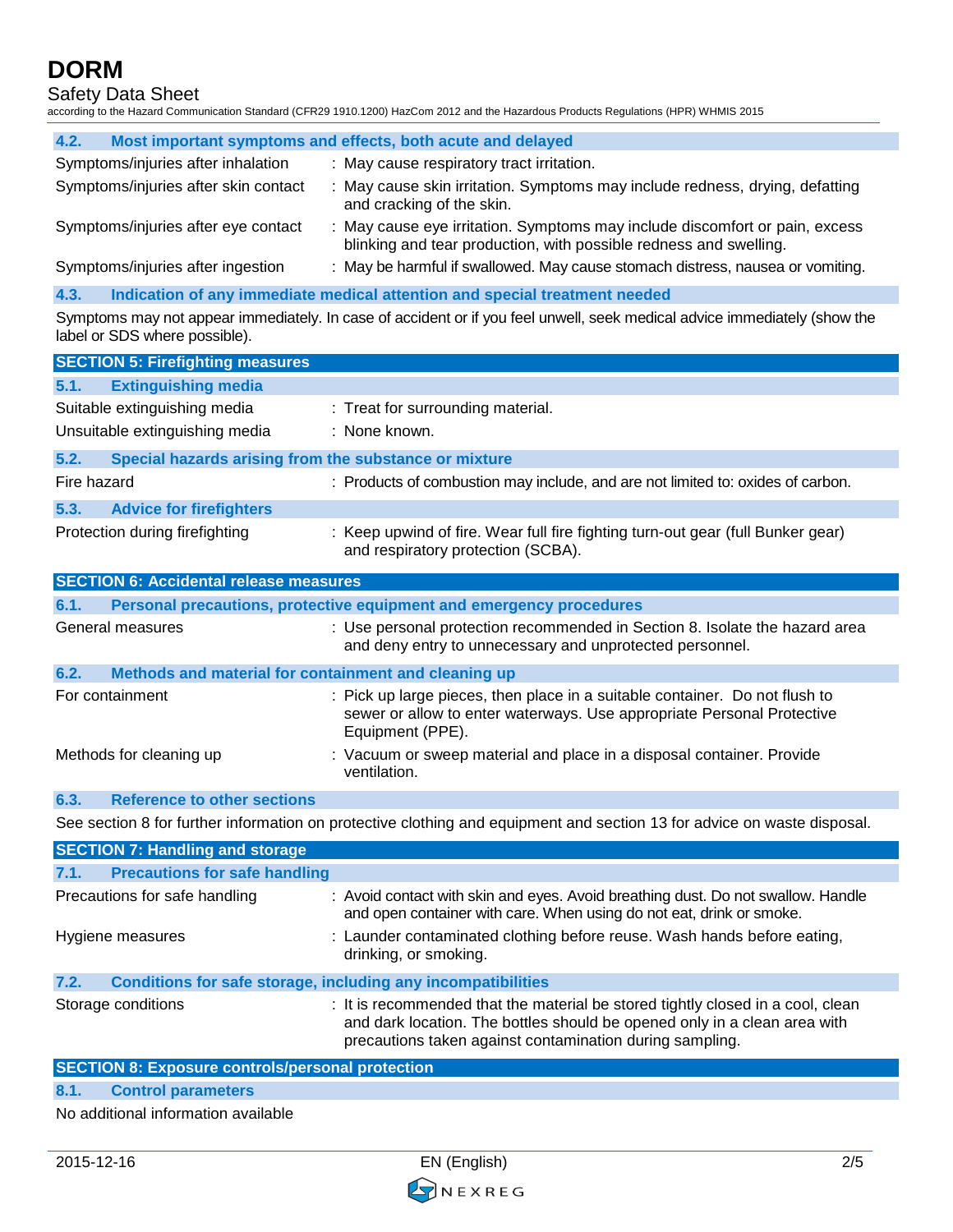## Safety Data Sheet

according to the Hazard Communication Standard (CFR29 1910.1200) HazCom 2012 and the Hazardous Products Regulations (HPR) WHMIS 2015

| 8.2.<br><b>Exposure controls</b> |                                                                                                                                                                                                            |
|----------------------------------|------------------------------------------------------------------------------------------------------------------------------------------------------------------------------------------------------------|
| Appropriate engineering controls | : Use ventilation adequate to keep exposures (airborne levels of dust, fume,<br>vapor, etc.) below recommended exposure limits.                                                                            |
| Hand protection                  | : Wear suitable gloves.                                                                                                                                                                                    |
| Eye protection                   | : Safety glasses or goggles are recommended when using product.                                                                                                                                            |
| Skin and body protection         | : Wear suitable protective clothing.                                                                                                                                                                       |
| Respiratory protection           | : In case of insufficient ventilation, wear suitable respiratory equipment.                                                                                                                                |
| Environmental exposure controls  | : Maintain levels below Community environmental protection thresholds.                                                                                                                                     |
| Other information                | : Do not eat, smoke or drink where material is handled, processed or stored.<br>Wash hands carefully before eating or smoking. Handle according to<br>established industrial hygiene and safety practices. |

| <b>SECTION 9: Physical and chemical properties</b>            |  |                   |
|---------------------------------------------------------------|--|-------------------|
| Information on basic physical and chemical properties<br>9.1. |  |                   |
| Physical state                                                |  | Solid             |
| Appearance                                                    |  | Powder            |
| Colour                                                        |  | No data available |
| Odour                                                         |  | No data available |
| Odour threshold                                               |  | No data available |
| pH                                                            |  | No data available |
| Melting point                                                 |  | No data available |
| Freezing point                                                |  | No data available |
| Boiling point                                                 |  | No data available |
| Flash point                                                   |  | No data available |
| Relative evaporation rate (butylacetate=1)                    |  | No data available |
| Flammability (solid, gas)                                     |  | Not flammable     |
| <b>Explosive limits</b>                                       |  | No data available |
| <b>Explosive properties</b>                                   |  | No data available |
| Oxidising properties                                          |  | No data available |
| Vapour pressure                                               |  | No data available |
| Relative density                                              |  | No data available |
| Relative vapour density at 20 °C                              |  | No data available |
| Solubility                                                    |  | No data available |
| Partition coefficient: n-octanol/water                        |  | No data available |
| Auto-ignition temperature                                     |  | No data available |
| Decomposition temperature                                     |  | No data available |
| Viscosity                                                     |  | No data available |
| Viscosity, kinematic                                          |  | No data available |
| Viscosity, dynamic                                            |  | No data available |

### **9.2. Other information**

No additional information available

## **SECTION 10: Stability and reactivity**

## **10.1. Reactivity**

No dangerous reaction known under conditions of normal use.

#### **10.2. Chemical stability**

Stable under normal storage conditions.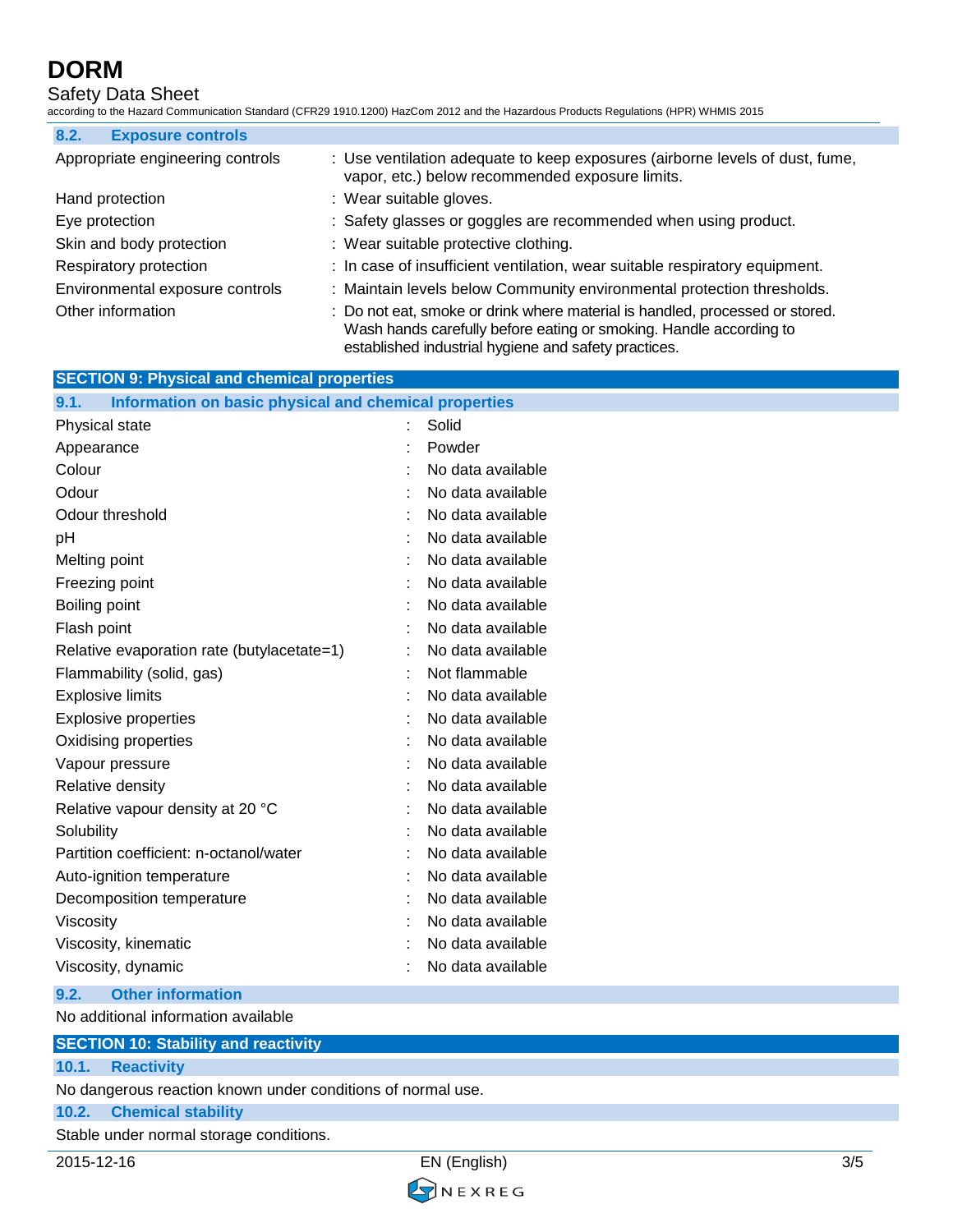Safety Data Sheet

according to the Hazard Communication Standard (CFR29 1910.1200) HazCom 2012 and the Hazardous Products Regulations (HPR) WHMIS 2015

**10.3. Possibility of hazardous reactions**

No dangerous reaction known under conditions of normal use.

**10.4. Conditions to avoid**

Heat. Incompatible materials.

### **10.5. Incompatible materials**

Strong oxidizing agents.

**10.6. Hazardous decomposition products**

May include, and are not limited to: oxides of carbon.

### **SECTION 11: Toxicological information**

## **11.1. Information on toxicological effects**

Acute toxicity **in the case of the CALC** in Not classified.

| <b>DORM</b>                                           |                                                                                                                                                |  |
|-------------------------------------------------------|------------------------------------------------------------------------------------------------------------------------------------------------|--|
| LD50 oral rat                                         | No data available                                                                                                                              |  |
| LD50 dermal rabbit                                    | No data available                                                                                                                              |  |
| LC50 inhalation rat                                   | No data available                                                                                                                              |  |
| Skin corrosion/irritation                             | Based on available data, the classification criteria are not met                                                                               |  |
| Serious eye damage/irritation                         | Based on available data, the classification criteria are not met                                                                               |  |
| Respiratory or skin sensitisation                     | Based on available data, the classification criteria are not met                                                                               |  |
| Germ cell mutagenicity                                | Based on available data, the classification criteria are not met                                                                               |  |
| Carcinogenicity                                       | Based on available data, the classification criteria are not met                                                                               |  |
| Reproductive toxicity                                 | Based on available data, the classification criteria are not met                                                                               |  |
| Specific target organ toxicity (single<br>exposure)   | Based on available data, the classification criteria are not met                                                                               |  |
| Specific target organ toxicity (repeated<br>exposure) | : Based on available data, the classification criteria are not met                                                                             |  |
| Aspiration hazard                                     | Based on available data, the classification criteria are not met                                                                               |  |
| Symptoms/injuries after inhalation                    | : May cause respiratory tract irritation.                                                                                                      |  |
| Symptoms/injuries after skin contact                  | May cause skin irritation. Symptoms may include redness, drying, defatting<br>and cracking of the skin.                                        |  |
| Symptoms/injuries after eye contact                   | May cause eye irritation. Symptoms may include discomfort or pain, excess<br>blinking and tear production, with possible redness and swelling. |  |
| Symptoms/injuries after ingestion                     | : May be harmful if swallowed. May cause stomach distress, nausea or vomiting.                                                                 |  |
| <b>SECTION 12: Ecological information</b>             |                                                                                                                                                |  |
| 12.1.<br><b>Toxicity</b>                              |                                                                                                                                                |  |
| Ecology - general                                     | : No additional information available.                                                                                                         |  |
| 12.2.<br><b>Persistence and degradability</b>         |                                                                                                                                                |  |
| <b>DORM</b>                                           |                                                                                                                                                |  |
| Persistence and degradability                         | Not established.                                                                                                                               |  |
| 12.3.<br><b>Bioaccumulative potential</b>             |                                                                                                                                                |  |
| <b>DORM</b>                                           |                                                                                                                                                |  |
| Bioaccumulative potential                             | Not established.                                                                                                                               |  |
| 12.4.<br><b>Mobility in soil</b>                      |                                                                                                                                                |  |

No additional information available